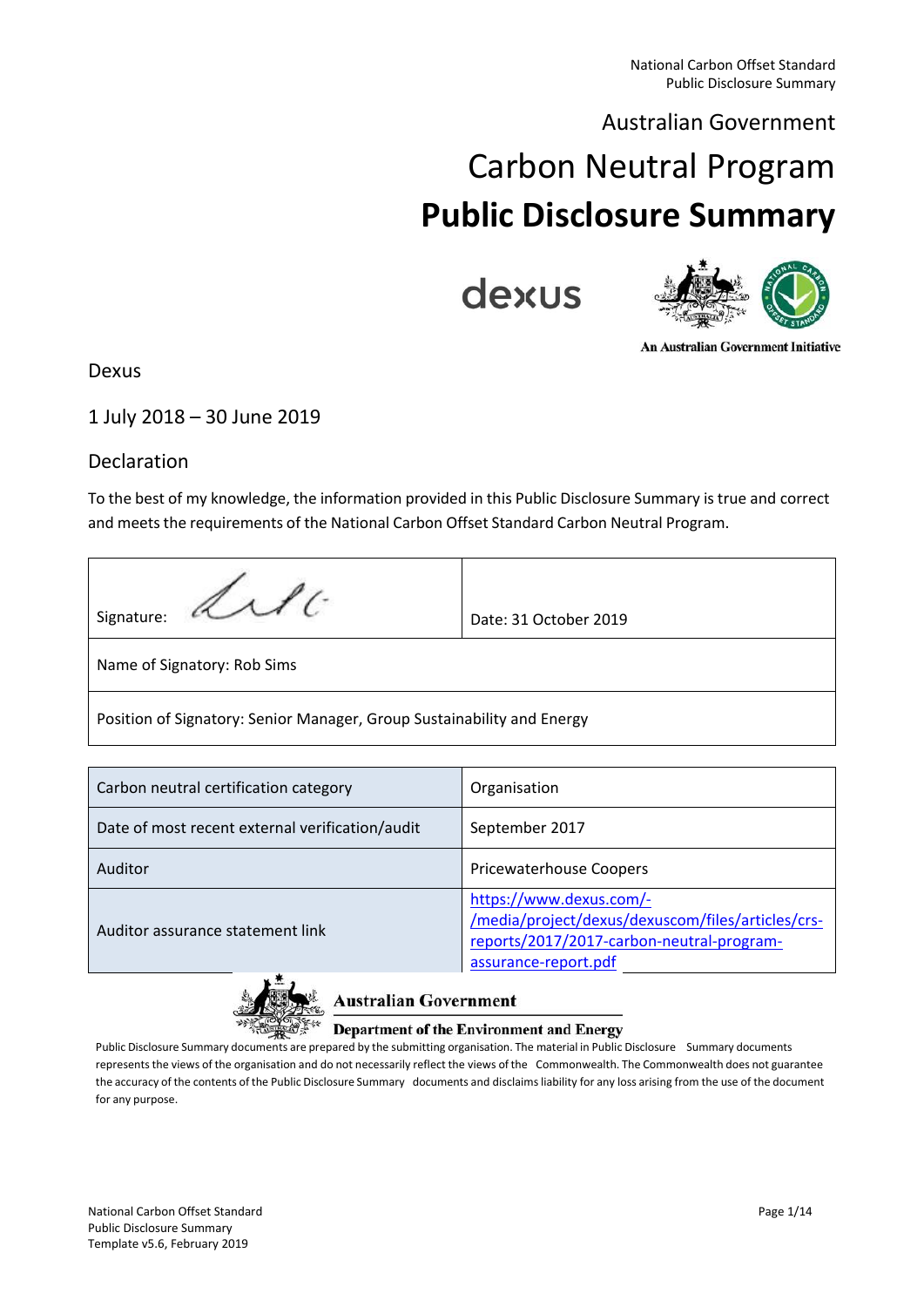# 1. Carbon neutral information

# 1A. Introduction – About Dexus

Dexus is one of Australia's leading Real Estate Investment Trust, investing directly in high quality Australian office, and industrial properties, with \$31.8 billion of assets under management. Listed on the Australian Securities Exchange, Dexus also actively manages office, industrial, retail and healthcare properties located in key Australian markets on behalf of third party capital partners.

Dexus manages a portfolio of 4.7 million square metres spanning across Sydney, Melbourne, Brisbane, Perth and Canberra. Dexus is Australia's preferred office partner with 1.7 million square metres of office space spanning across 53 office properties around Australia and is the largest owner of office buildings in the Sydney CBD, Australia's largest office market.

With over 35 years of expertise in property investment, development and asset management, the Group has a proven track record in capital and risk management, providing service excellence to tenants and delivering superior risk-adjusted returns for our investors.

Dexus aims to maximise resource efficiency and minimise the overall environmental impact of operations across properties it acquires, owns, manages and develops.

Dexus has a proud record of developing and implementing leading sustainability practices. As a responsible property investor, manager and developer, Dexus integrates our Sustainability Approach across the property lifecycle to create sustained value for our people, customers, communities, cities and the environment, by embracing connectivity, liveability and resilience.

Experience has demonstrated that a holistic approach – from the boardroom to the plant room – reduces operating costs, enhances property values and improves tenant satisfaction, resulting in long term returns for investors together with lower environmental risks.

As a signatory to the United Nations Principles of Responsible Investment (UNPRI), Dexus has a commitment to invest responsibly and raise awareness of responsible investment with our stakeholders. In recognition of the UNPRI, Dexus delivers sustainability benefits, keeping four guiding values at the forefront of our business:

- Investing responsibly, managing properties and consolidating property services
- Achieving positive environmental outcomes through business operations
- Identifying material issues through stakeholder engagement
- Delivering responsible outcomes for the community

The Group's commitment to sustainable performance has been recognised through the inclusion in several global benchmarks, including:

- Dow Jones Sustainability Index (World, Asia Pacific and Australia Indices)
- FTSE4Good Index
- CDP
- Global Real Estate Sustainability Benchmark

Dexus is a founding member of the City of Sydney's Better Buildings Partnership and a member of the Investor Group on Climate Change.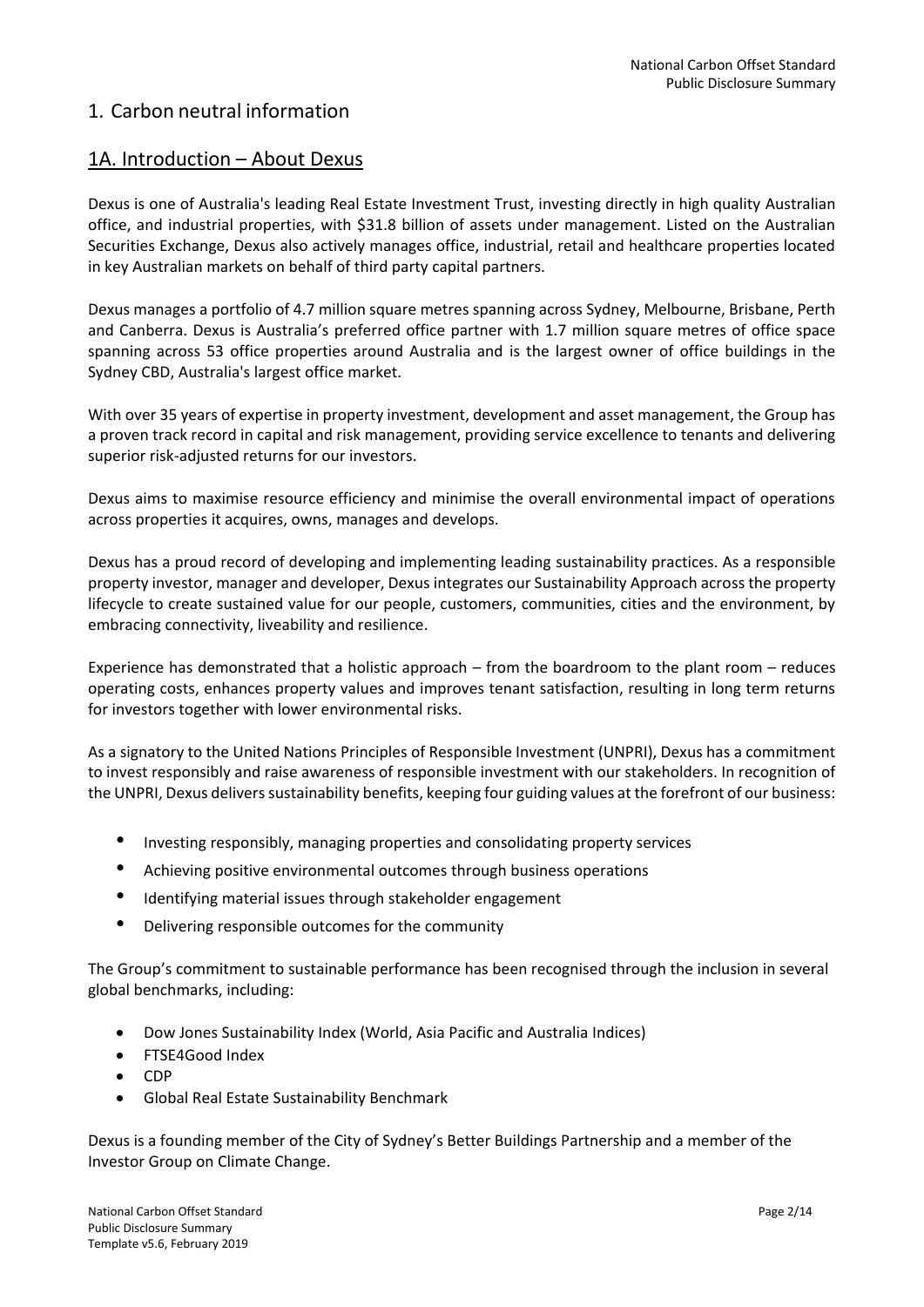# 1B. Carbon neutral certification

Dexus is a signatory to Australia's Carbon Neutral Program, which is administered by the federal Department of the Environment and Energy. Each year the Group develops an emissions inventory in line with the program's National Carbon Offset Standard (NCOS) across our Corporate Operations.

The Group has offset direct emissions from refrigeration and electricity usage and indirect emissions generated by waste and recycling, water and wastewater, paper use, airline travel and car mileage for national employees, taxi travel, hire cars and employee commuting.

# 1C. Dexus's NCOS carbon footprint

Dexus has prepared a greenhouse gas emissions inventory for the 2019 reporting period from 1 July 2018 to 30 June 2019.

### Boundary and consolidation approach

Dexus's NCOS boundary includes Dexus corporate operations, which comprises facilities listed below that fall under Dexus's operational control for all or part of the 2019 reporting period. The boundary also includes Scope 3 emissions relating to corporate travel for all Dexus employees.

Dexus has applied the principles contained within the National Greenhouse and Energy Reporting Act 2007 and its associated guidelines to determine the operational control of its properties across Australia and New Zealand.

Where Dexus has operational control of a tenancy, we report 100% of energy, water, waste and emissions applicable to that tenancy, and an area-based proportion of base building operations.

Dexus's 2019 NCOS boundary includes:

- Dexus office tenancies and proportion of base building services attributable to those tenancies, for the following locations:
	- o Sydney Office: Levels 24-26, 264 George Street, Sydney NSW 2000
	- o Melbourne Office: Level 16, 385 Bourke Street, Melbourne VIC 3000
	- o Brisbane Office: Level 26, 1 Eagle Street, Brisbane QLD 4000
	- o Perth Office: 240 St Georges Terrace, Perth WA 6000
- Corporate travel and commuting for all staff employed directly by Dexus nationally

The boundary excludes Dexus's owned and managed investment property portfolio comprising office, retail, industrial and healthcare properties.

### Inventory standards and methods

Dexus's methods and procedures for collecting, collating and calculating our greenhouse gas emissions and resource consumption are prepared in accordance with the following reporting standards:

- National Carbon Offset Standard (NCOS) for organisations: Department of the Environment and Energy, Australia www.environment.gov.au
- The Greenhouse Gas Protocol: A Corporate Accounting and Reporting Standard (Revised Edition): World Resources Institute and World Business Council for Sustainable Development (www.ghgprotocol.org)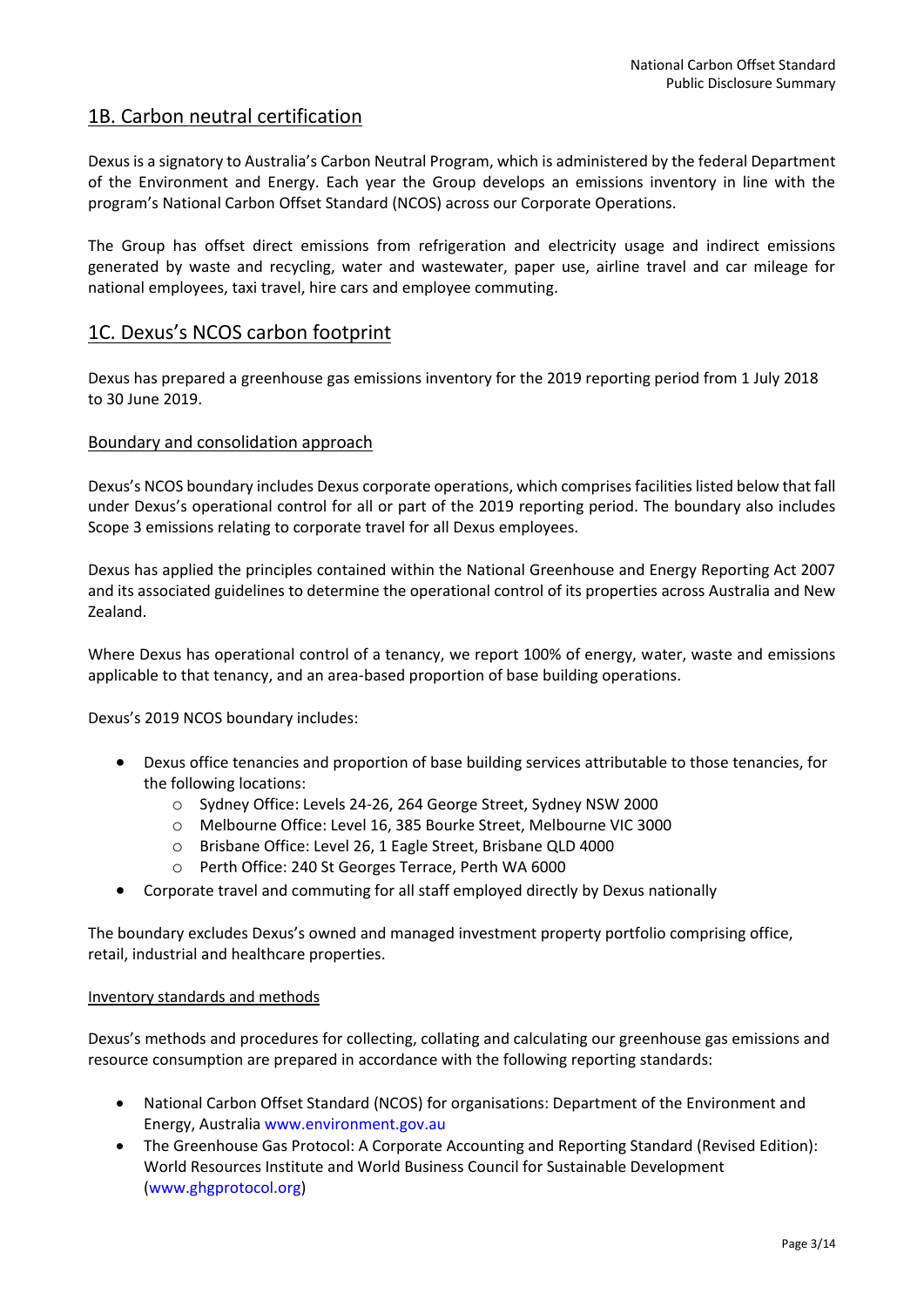• National Greenhouse and Energy Reporting (NGER) Act 2007: Clean Energy Regulator, Australia www.cleanenergyregulator.gov.au

### Emission factors and calculation methodology

Activity data has been collected from key data sources including utility invoices, reports provided by key suppliers (such as travel providers) and internally generated consumption reports (such as financial reports of expenses claimed).

Where possible, the emission factors and calculation methodologies have been taken from National Greenhouse Accounts (NGA) Factors, dated July 2018, which is aligned with Method 1 within NGER.

Where additional detail is required, Dexus has used a number of other credible sources including the 2019 DEFRA Carbon Factors, EPA Victoria's Greenhouse Gas Emission Factors for Copy Paper, and the Bureau of Meteorology's Urban National Performance Report 2017-18 for water and wastewater.

### Greenhouse gases included within inventory

Dexus has determined its emissions resulting from the common greenhouse gases reported under the Kyoto Protocol, being carbon dioxide (CO<sub>2</sub>), methane (CH<sub>4</sub>), nitrous oxide (N<sub>2</sub>O), hydrofluorocarbons (HFCs), perfluorocarbons (PFCs), sulphur hexafluoride (SF $_6$ ) and nitrogen trifluoride (NF<sub>3</sub>).

Emissions are aggregated into carbon dioxide equivalents ( $CO<sub>2</sub>$ -e) using factors called global warming potentials (GWPs).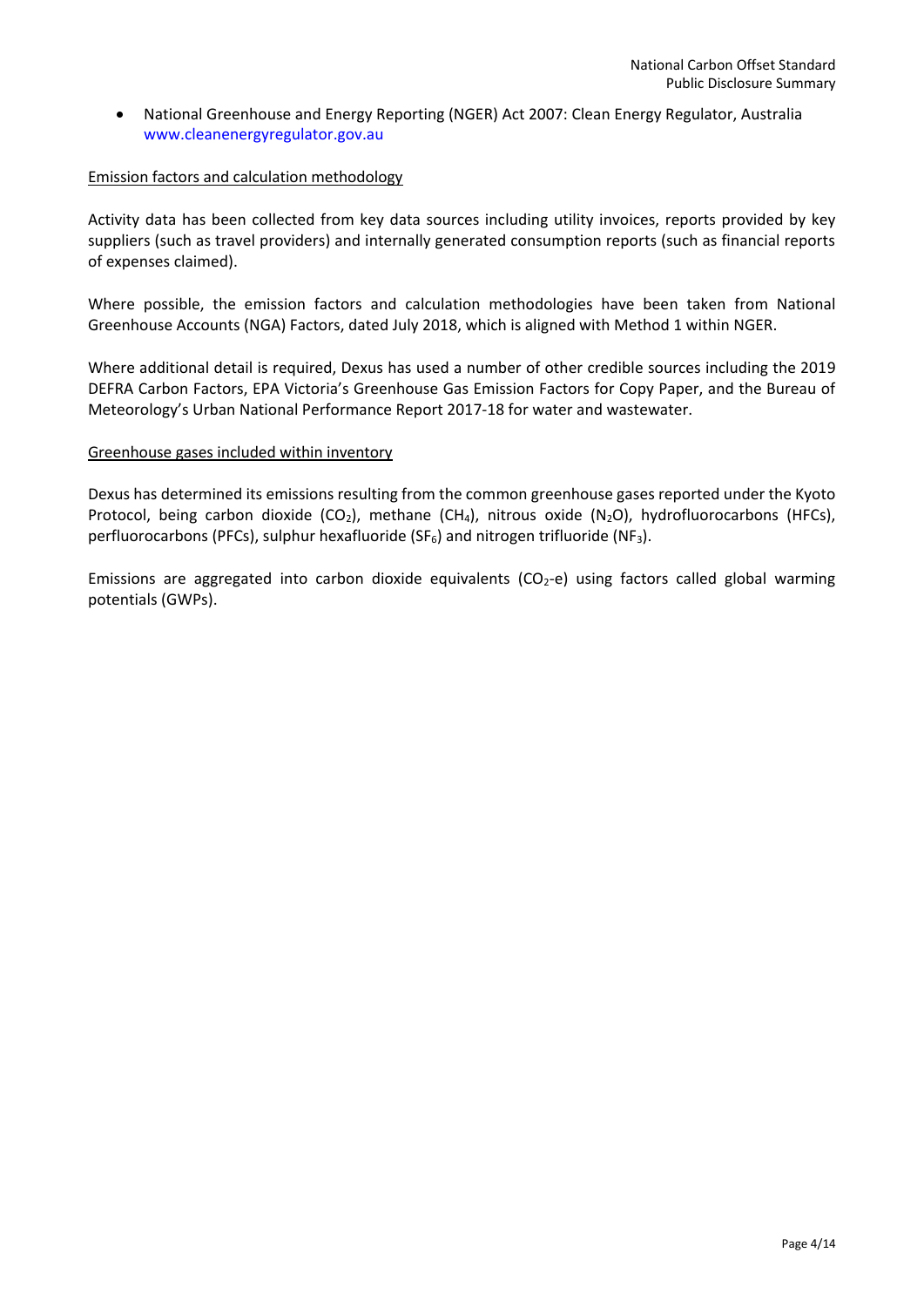# 1D. Emission sources within certification boundary

## Quantified sources

Table 1 lists the quantified emission sources that Dexus has included within our 2019 NCOS greenhouse gas inventory.

| Table 1. 2019 quantified emissions sources |                                                                                                                  |                                                                                                                                                                |  |  |  |
|--------------------------------------------|------------------------------------------------------------------------------------------------------------------|----------------------------------------------------------------------------------------------------------------------------------------------------------------|--|--|--|
| Scope                                      | <b>Qualified Emission source</b>                                                                                 | Data collection source                                                                                                                                         |  |  |  |
| 1, 2 & 3                                   | Tenancy electricity and gas consumption and<br>associated transmission and distribution<br>losses                | Metered and invoiced by utility providers<br>Purchase of renewable electricity is sourced from sub<br>metering systems and GreenPower tracking<br>spreadsheets |  |  |  |
| $\overline{3}$                             | Share of base building electricity and gas<br>consumption and associated transmission<br>and distribution losses |                                                                                                                                                                |  |  |  |
| 1                                          | Tenancy refrigerant leakage                                                                                      | Estimated using default leakage rates of total                                                                                                                 |  |  |  |
| $\mathbf{3}$                               | Share of base building refrigerant leakage                                                                       | equipment charge provided from facility/ centre<br>managers and maintenance service providers                                                                  |  |  |  |
| 3                                          | Waste to landfill and recycling                                                                                  | Data provided by waste contractors                                                                                                                             |  |  |  |
| 3                                          | Office paper consumed                                                                                            | Data provided from facility managers                                                                                                                           |  |  |  |
| 3                                          | Office printing                                                                                                  | Data provided from facility managers                                                                                                                           |  |  |  |
| 3                                          | Corporate air travel                                                                                             | Data provided by Dexus's outsourced travel booking<br>provider                                                                                                 |  |  |  |
| 3                                          | Corporate land-based transport                                                                                   | Determined from invoices and transactions processed<br>and paid via the Dexus accounts payable system                                                          |  |  |  |
| 3                                          | <b>Employee commuting</b>                                                                                        | Collected directly from Dexus employees via survey                                                                                                             |  |  |  |
| 3                                          | Hotel accommodation                                                                                              | Determined from invoices and transactions processed<br>and paid via the Dexus accounts payable system                                                          |  |  |  |
| $\mathsf{3}$                               | Water (including wastewater): Share of base<br>building potable water consumption                                | Metered and invoiced by utility providers. Factor used<br>to include both water and wastewater.                                                                |  |  |  |
| 3                                          | Office supplies and stationery                                                                                   | Determined from data relating to annual spend<br>obtained from facilities management employees                                                                 |  |  |  |
| 3                                          | Postage and couriers                                                                                             | Determined from data relating to annual spend                                                                                                                  |  |  |  |
| 3                                          | Food and catering                                                                                                | obtained from facilities management employees                                                                                                                  |  |  |  |
| 3                                          | Telecommunications                                                                                               | Determined from data relating to annual spend                                                                                                                  |  |  |  |
| 3                                          | IT equipment purchases                                                                                           | obtained from IT employees                                                                                                                                     |  |  |  |
| 3                                          | IT data warehousing                                                                                              |                                                                                                                                                                |  |  |  |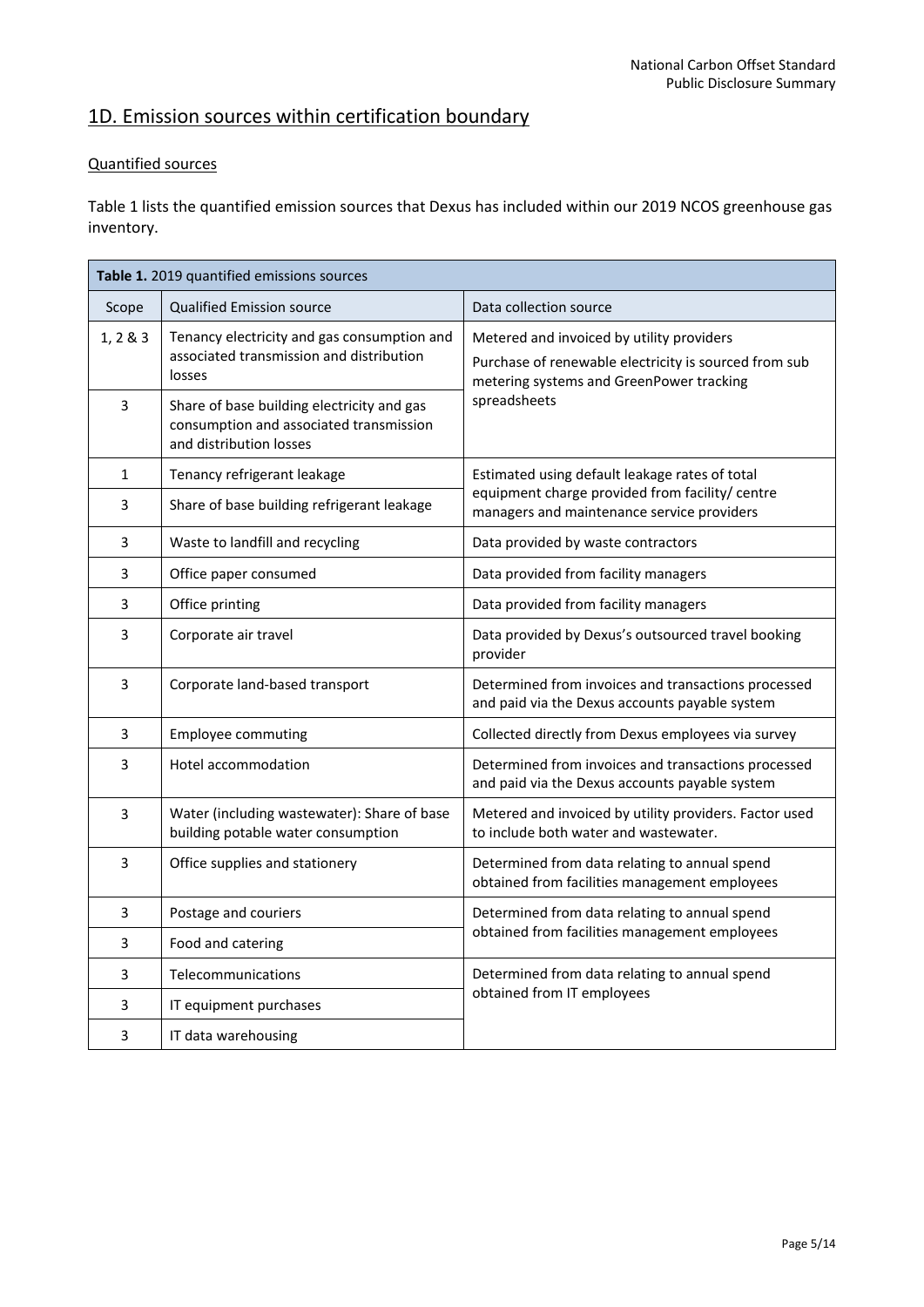### Excluded sources

Table 2 lists Scope 3 emission sources which have not been quantified in line with the provisions in the NCOS. The impact of excluding these sources is not expected to materially affect the overall total emissions.

| Table 2. 2018 non-quantified emissions sources |                                |                                                                                                                               |  |  |
|------------------------------------------------|--------------------------------|-------------------------------------------------------------------------------------------------------------------------------|--|--|
| Scope                                          | Non-quantified emission source | Reason for exclusion                                                                                                          |  |  |
| 3                                              | <b>Cleaning services</b>       | Cleaning services are not included because the information is<br>difficult to gather relative to estimated size of emissions. |  |  |
| 3                                              | Events and meals out           | Events and meals out have been excluded as these activities<br>relate to social functions rather than operational activities. |  |  |

# 1E. Diagram of the certification boundary



Figure 1: Diagram of the boundary of the subject of certification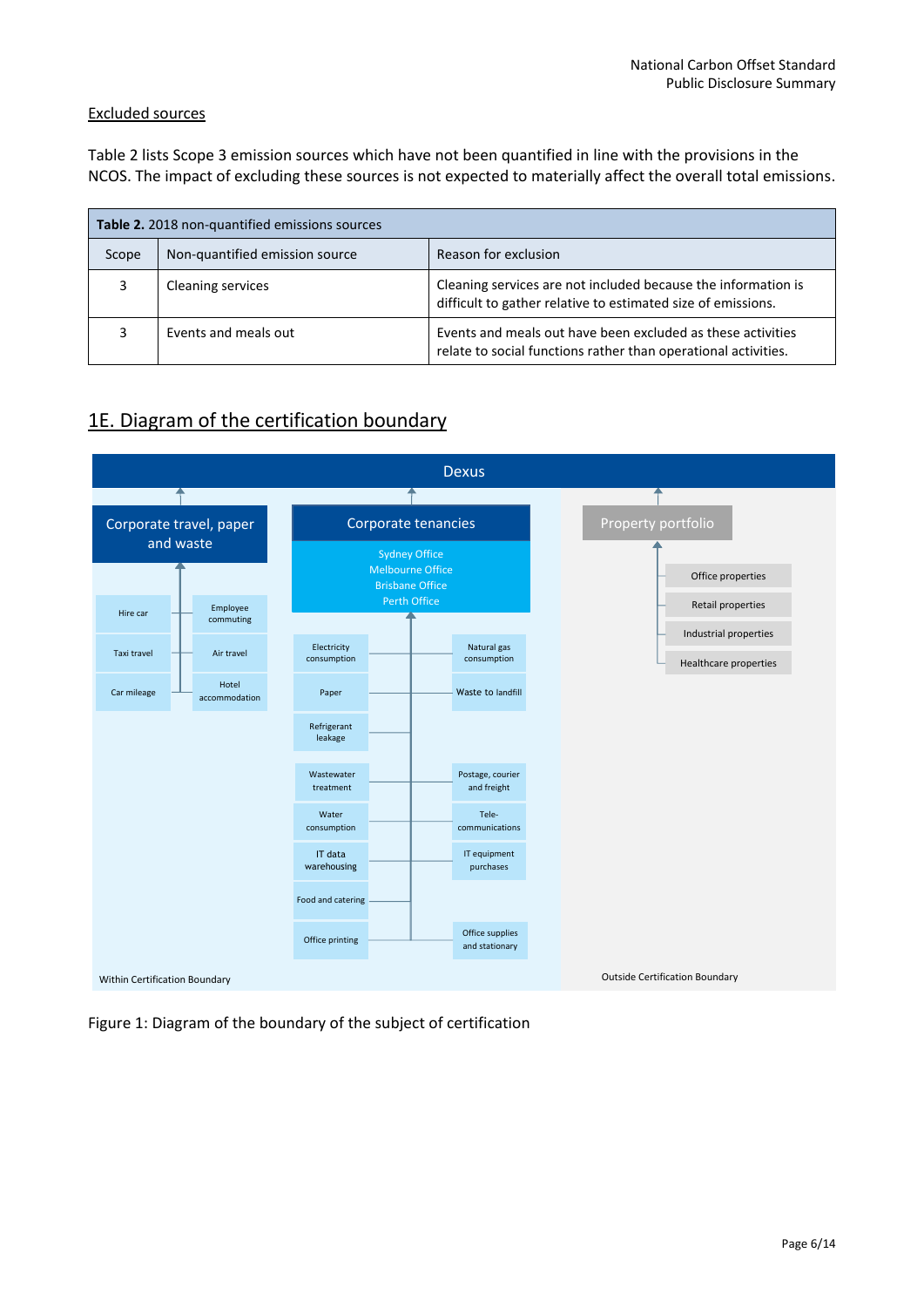# 2. Emissions reduction measures

## 2A. Emissions over time

Dexus is a signatory to the Australian Carbon Neutral Program and our corporate head office has been certified as carbon neutral since 2011.

Over the eight-year period, Dexus has expanded the emissions inventory with regards to boundary and the emissions sources covered. The key business events and reporting changes that impact Dexus's NCOS inventory are:

- In 2013 Dexus expanded the boundary to include our Melbourne Office for the first time and, due to relocation of the Sydney Office, Dexus reported part-year emissions across two New South Wales tenancies.
- In 2014 Dexus has expanded the inventory to include Scope 3 emissions associated with employee commuting for all national employees. Dexus surveyed staff to identify the distances and modes of transport taken to commute to and from their workplace. The results were extrapolated across Dexus's full time-equivalent employees and emissions for each mode of transport were calculated.
- In 2015 Dexus expanded the boundary to include our newly opened Brisbane Office and, due to relocation of the Melbourne Office, Dexus reported part-year emissions across two Victorian tenancies.
- In 2019 (current year) Dexus expanded the boundary to include its Perth Office

Dexus sets its current base year in 2015 to reflect these changes and allow for meaningful comparison of emissions from base year, on a like-for-like basis. We therefore reviewed our reported Scope 3 sources and expanded the source boundary from 2015 to include:

- Hotel accommodation Postage, courier, freight, and printing
- Telecommunications Food and catering
- Water and wastewater IT equipment purchases
- Office supplies and stationery **•** IT data warehousing

| <b>Table 3.</b> Emissions since base year ( $t CO2 - e$ ) |                           |              |                     |                     |                              |                               |  |  |
|-----------------------------------------------------------|---------------------------|--------------|---------------------|---------------------|------------------------------|-------------------------------|--|--|
|                                                           | Base Year:<br><b>FY15</b> | Year 1: FY16 | <b>Year 2: FY17</b> | <b>Year 3: FY18</b> | Current year<br>Year 4: FY19 | Change % FY19<br>vs Base Year |  |  |
| Scope 1                                                   |                           |              |                     |                     | 0                            | $-87%$                        |  |  |
| Scope 2                                                   | 269                       | 248          | 264                 | 311                 | 375                          | 40%                           |  |  |
| Scope 3                                                   | 2,330                     | 2,312        | 2,246               | 2,264               | 2,789                        | 20%                           |  |  |
| Total (net $tCO2 - e$ )                                   | 2,599                     | 2,561        | 2,511               | 2,575               | 3,164                        | 22%                           |  |  |

Table 3 below summarises Dexus's like-for-like emissions against its updated 2015 baseline.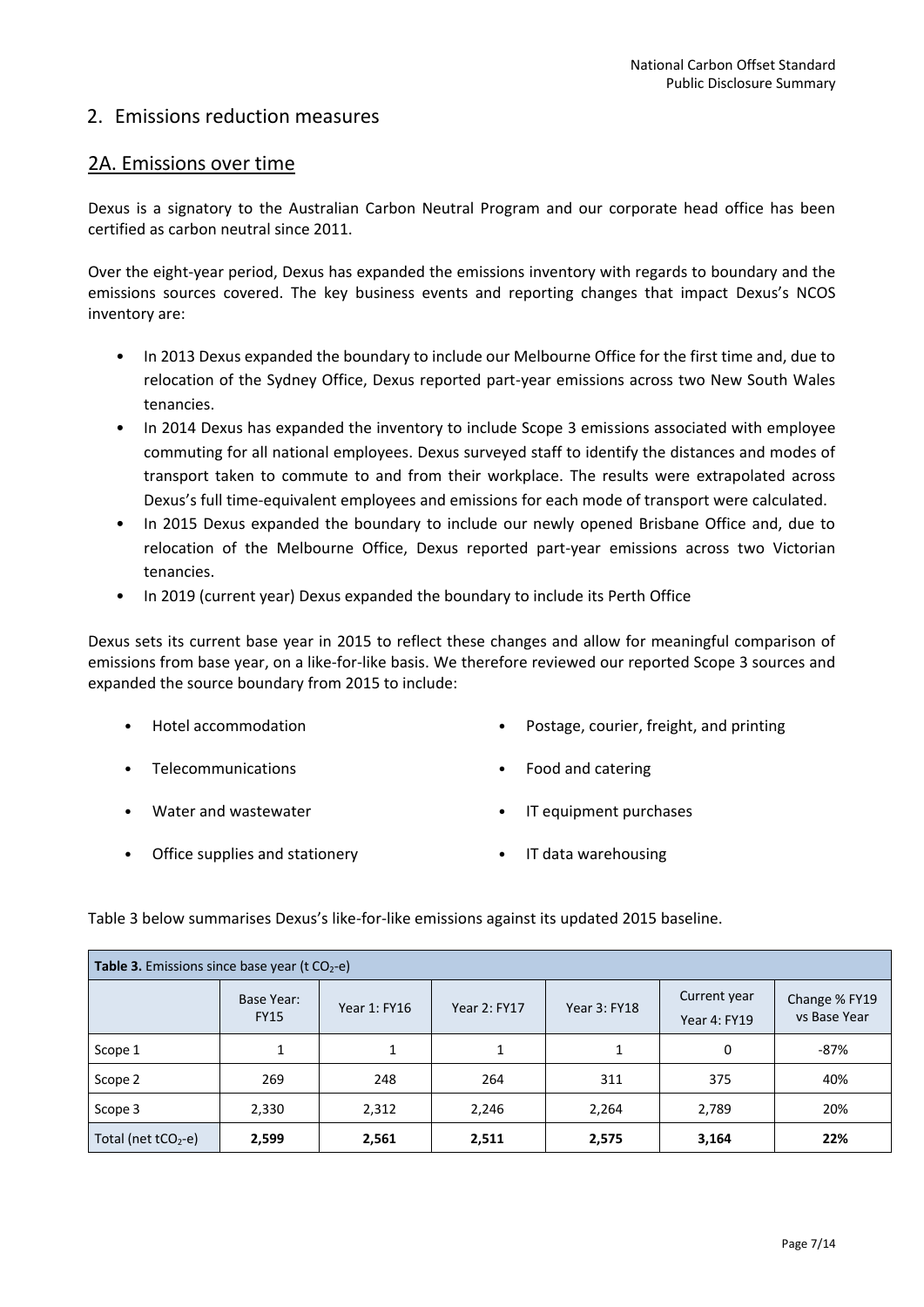# 2B. Emissions reduction strategy

Dexus is committed to continuous improvement under the ISO 14001 Environmental Management System, which includes reducing resource consumption and the impact of climate change across the entire portfolio including Dexus's corporate operations.

Dexus's emissions reduction strategy is aligned to the Enriched Environment objective within Dexus's Sustainability Approach. Dexus is committed to:

- A minimum 5-Star NABERS Energy Tenancy Ratings for its Sydney Head Office
- Reducing energy consumption by 10% by 2020 against a FY15 like-for-like baseline
- Reducing scope 1 and 2 greenhouse gas emissions by 10% by 2020 against a FY15 like-for-like baseline

Adopting a long-term approach to emissions reduction, during FY18 Dexus set the goal to achieve net zero greenhouse gas emissions by 2030 through improving energy efficiency and increasing renewables. Dexus's *New Energy, New Opportunities* strategy outlines the Group's pathway to net zero emissions through a prioritised approach to avoid, reduce, re-source and offset its impacts. Targeted initiatives include investing in energy and water efficiency, electrification to operate from on-site and off-site renewables, and reducing emissions associated with waste from operations.

Further, in FY19 Dexus enhanced its net zero emissions ambition by certifying its emissions reduction target with the Science Based Targets initiative (SBTi). This certified that Dexus's scope 1 and scope 2 targets are aligned with a 1.5°C trajectory, representing their highest level of ambition.

### 2C. Emissions reduction actions

Over the last year, Dexus has measured a 1.5% increase in emissions intensity per employee. During that time, Dexus experienced growth in the Group's full-time equivalent staff of 21.1%, which is similar to the 22.9% increase in net emissions. The emissions source contributing the largest increase within the current reporting period related to IT equipment expenses. This was due to new employees requiring IT equipment and the reporting period coinciding with a periodic upgrade. To minimise the impact of e-waste generated during this upgrade, MRI e-waste solutions' recycling services were engaged (see Table 4 overleaf for details).

In comparison with Dexus's FY15 baseline, FY19 emissions increased by 565 t CO<sub>2</sub>e, yet represent a 21.3% reduction in emissions intensity per employee. This reduction in intensity equates to 858 tonnes  $CO<sub>2</sub>$ -e of avoided emissions in FY19, and contributes to the cumulative 2,789 tonnes CO<sub>2</sub>-e of avoided emissions between FY15 and FY19.

| <b>Table 4.</b> Emissions reduction measures implemented in the current reporting period |                    |                                                                                                        |       |               |                         |  |
|------------------------------------------------------------------------------------------|--------------------|--------------------------------------------------------------------------------------------------------|-------|---------------|-------------------------|--|
| Year<br>completed                                                                        | Emission<br>source | Reduction measure and calculation method                                                               | Scope | <b>Status</b> | Reduction<br>$tCO2 - e$ |  |
| 2019                                                                                     | Electricity        | Voluntary emission-free GreenPower purchase                                                            |       | Implemented   | 4.1                     |  |
| 2019                                                                                     | Paper              | Purchase of NCOS certified carbon neutral paper                                                        | 3     | Implemented   | 5.9                     |  |
| 2019                                                                                     | N/A                | Certification of emissions reduction target with the Science<br><b>Based Targets initiative (SBTi)</b> | N/A   | Implemented   | N/A                     |  |

In FY19 Dexus completed the following emissions reductions projects: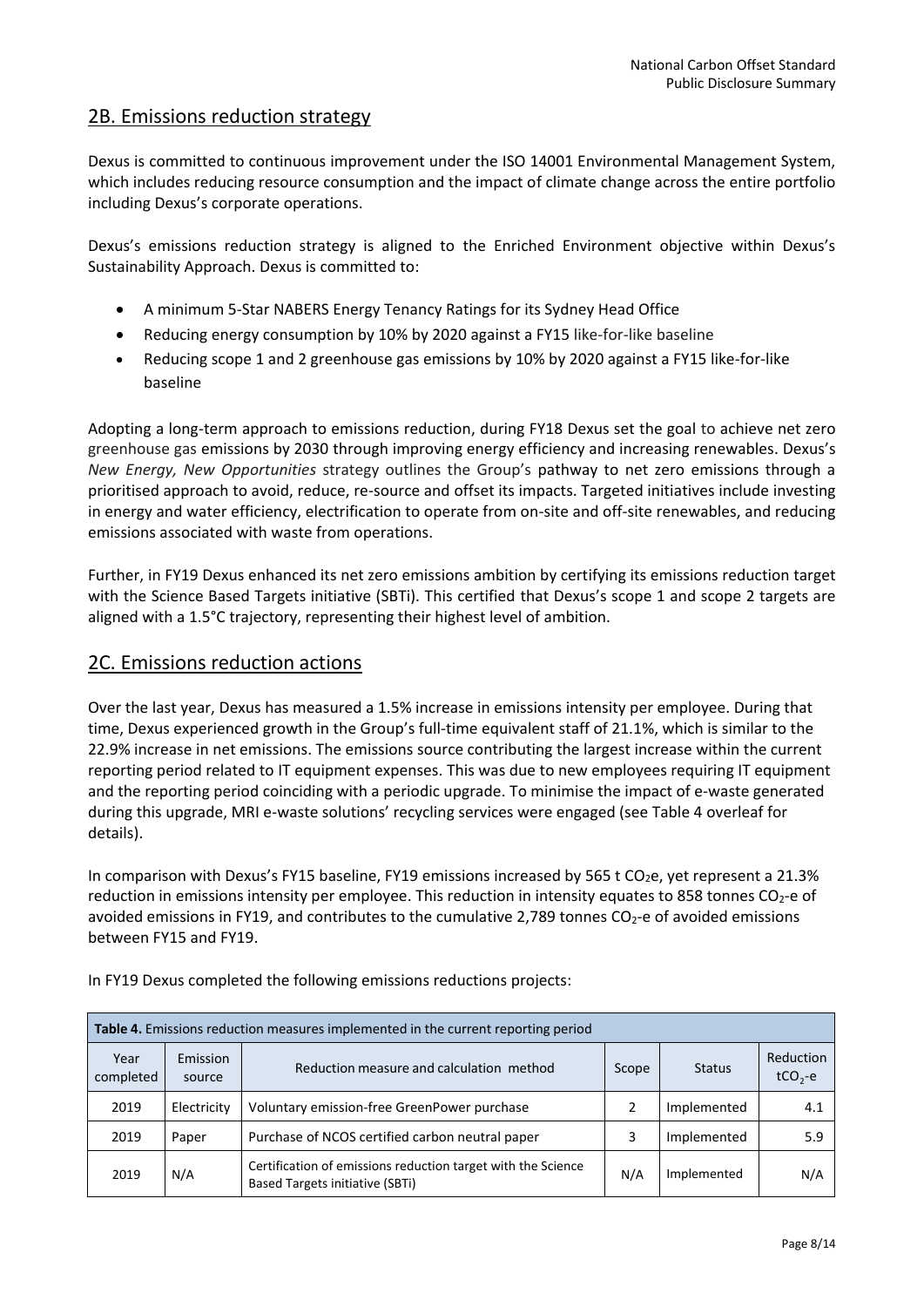| <b>Table 4.</b> Emissions reduction measures implemented in the current reporting period                                                                                                                                                      |             |                                                                                                                                                                                                                                     |     |                                          |     |
|-----------------------------------------------------------------------------------------------------------------------------------------------------------------------------------------------------------------------------------------------|-------------|-------------------------------------------------------------------------------------------------------------------------------------------------------------------------------------------------------------------------------------|-----|------------------------------------------|-----|
| 2019                                                                                                                                                                                                                                          | Electricity | Dexus agreed terms for a supply-linked renewable Energy<br>Supply Agreement (ESA) to purchase off-site renewable<br>energy to power base building services for more than 40<br>buildings in its New South Wales property portfolio. | 2   | Implemented<br>Commences<br>January 2020 | N/A |
| 2019                                                                                                                                                                                                                                          | N/A         | Each of Dexus' offices achieved a minimum 5 Star Green Star<br>performance rating.                                                                                                                                                  | N/A | Implemented                              | N/A |
| MRI e-cycle solutions were engaged to collect and recycle<br>Dexus and its staff's electronics throughout FY19. 6.9 tonnes<br>N/A<br>N/A<br>2019<br>Implemented<br>of e-waste was collected with an average material recovery<br>rate of 90%. |             |                                                                                                                                                                                                                                     |     |                                          |     |
| Total emission reductions implemented in this reporting period                                                                                                                                                                                |             |                                                                                                                                                                                                                                     |     | 10                                       |     |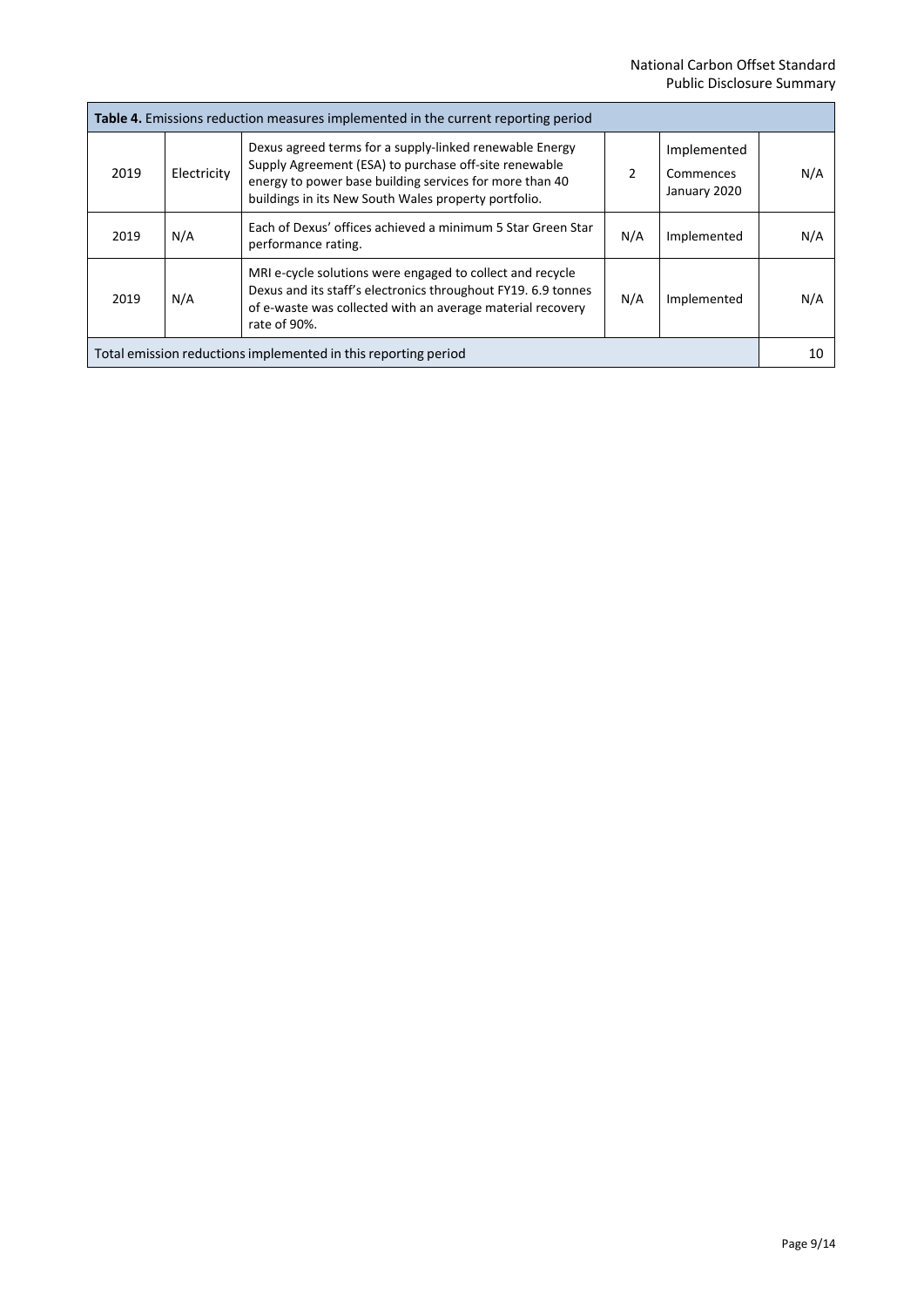# 3. Emissions summary

The table below lists Dexus's FY19 gross and net greenhouse gas emissions for corporate activities as per the stated boundary.

Where GreenPower is used, the total emissions from electricity are provided in the table for the total gross emissions and then the emissions from GreenPower are subtracted to calculate the net footprint. The total net emissions represent the number of offsets required to achieve carbon neutrality.

GreenPower and carbon neutral products are separated to allow for tracking across years where GreenPower is not purchased and provide transparency regarding the total number of offsets required.

| <b>Table 5. Emissions Summary</b> |                                                                                 |                     |  |  |
|-----------------------------------|---------------------------------------------------------------------------------|---------------------|--|--|
| Scope                             | <b>Emission source</b>                                                          | t CO <sub>2-e</sub> |  |  |
| 1                                 | Refrigerant leakage - tenancy                                                   | 0.1                 |  |  |
| 3                                 | Refrigerant leakage - % of base building                                        |                     |  |  |
| $\overline{2}$                    | Purchased electricity - tenancy (gross)                                         | 379.4               |  |  |
| 3                                 | Purchased electricity - transmission and distribution losses (tenancy)          | 45.9                |  |  |
| 3                                 | Purchased electricity - % of base building                                      | 322.8               |  |  |
| 3                                 | Purchased electricity - % of base building transmission and distribution losses | 38.8                |  |  |
| 3                                 | Purchased natural gas - % of base building (gross)                              | 16.2                |  |  |
| 3                                 | Purchased natural gas - % of base building transmission and distribution losses | 3.8                 |  |  |
| 3                                 | Transport Fuel - Air Travel                                                     | 1,027.9             |  |  |
| 3                                 | Transport Fuel - Taxi                                                           | 42.4                |  |  |
| 3                                 | Transport Fuel - Car Mileage                                                    | 7.1                 |  |  |
| 3                                 | Transport Fuel - Hire Car                                                       | 18.0                |  |  |
| 3                                 | Transport fuel - Employee Commuting                                             | 528.0               |  |  |
| 3                                 | Office paper use                                                                | 5.9                 |  |  |
| 3                                 | Office waste to landfill                                                        | 13.1                |  |  |
| 3                                 | Waste recycling                                                                 | 3.3                 |  |  |
| 3                                 | Telecommunications                                                              | 33.1                |  |  |
| 3                                 | Water (including wastewater)                                                    | 2.9                 |  |  |
| 3                                 | <b>IT Equipment</b>                                                             | 357.3               |  |  |
| 3                                 | Stationery                                                                      | 11.2                |  |  |
| 3                                 | Data Centre                                                                     | 32.9                |  |  |
| 3                                 | Postage                                                                         | 47.4                |  |  |
| 3                                 | Couriers                                                                        | 10.4                |  |  |
| 3                                 | Printing                                                                        | 2.4                 |  |  |
| 3                                 | Domestic Hotel Accommodation                                                    | 71.7                |  |  |
| 3                                 | International Hotel Accommodation                                               | 15.2                |  |  |
| 3                                 | Food and catering                                                               | 121.2               |  |  |
|                                   | <b>Total Gross Emissions</b>                                                    | 3,174.3             |  |  |
|                                   | <b>GreenPower or retired LGCs</b>                                               | $-4.1$              |  |  |
|                                   | NCOS certified carbon neutral paper<br>$-5.9$                                   |                     |  |  |
| <b>Total Net Emissions</b>        |                                                                                 | 3,164.3             |  |  |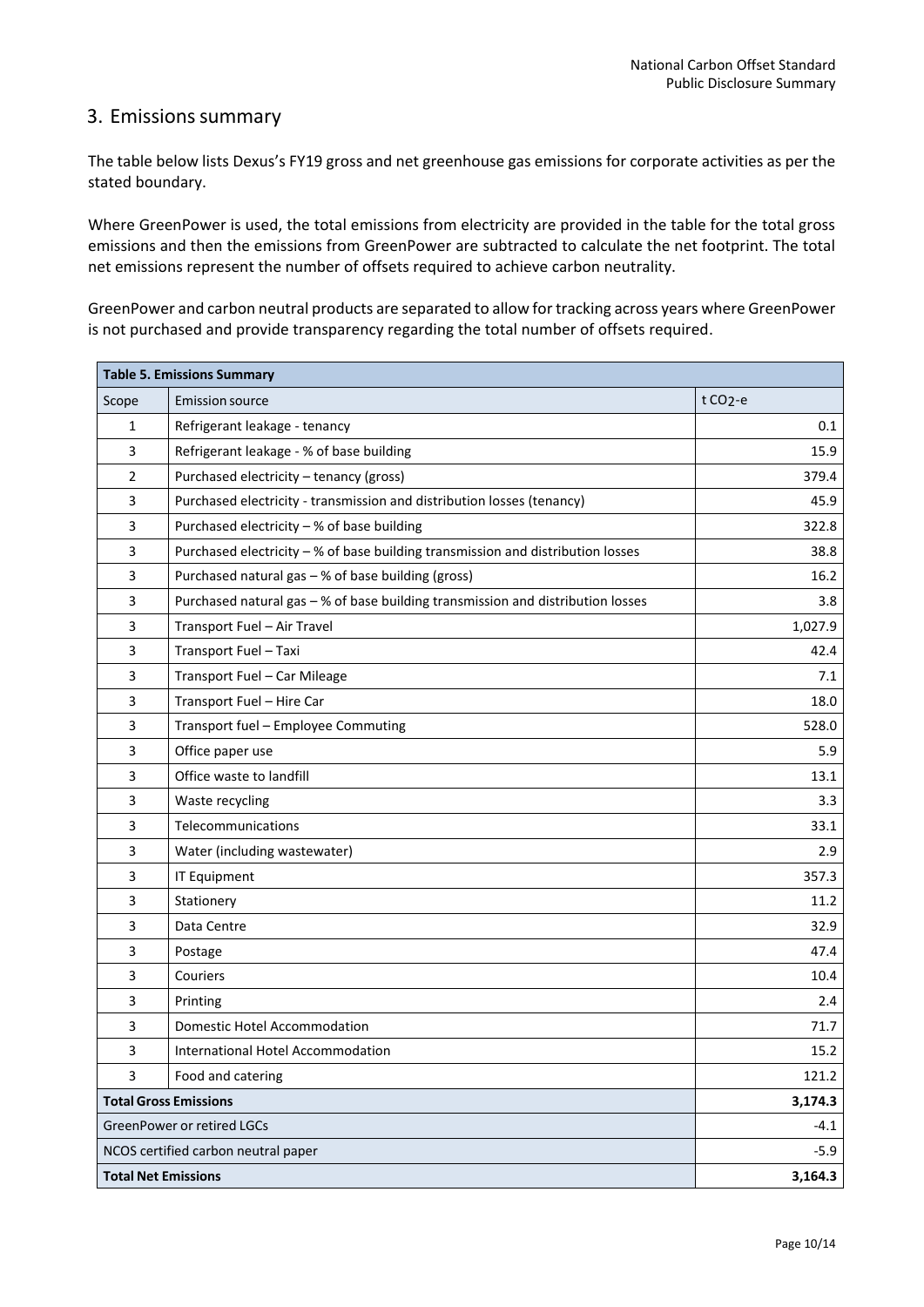# 4. Carbon offsets

# 4A. Offsets summary

| Table 3. Offsets Summary                                               |                           |                  |                          |                                                                                                                                                  |         |              |  |
|------------------------------------------------------------------------|---------------------------|------------------|--------------------------|--------------------------------------------------------------------------------------------------------------------------------------------------|---------|--------------|--|
| Projects supported by offset purchase                                  | Eligible offset units     | Registry         | <b>Cancellation date</b> | Serial numbers (including hyperlink to<br>registry transaction record)                                                                           | Vintage | Quantity     |  |
| Rimba Raya Biodiversity Reserve Project                                | <b>VCUs</b>               | <b>APX</b>       | 4 July 2019              | 6287-294248915-294249039-VCU-016-<br>MER-ID-14-674-01012014-30062014-1                                                                           | 2014    | 125          |  |
| Wind Grouped project by Hero Future Energies<br><b>Private Limited</b> | <b>VCU<sub>s</sub></b>    | APX              | 4 July 2019              | 5991-270795912-270797304-VCU-029-<br>APX-IN-1-1582-29032016-31122016-0<br>6042-276562447-276562653-VCU-029-<br>APX-IN-1-1582-29032016-31122016-0 | 2016    | 1,393<br>207 |  |
| Bundled Solar Power Project by Solararise India<br>Projects PVT. LTD.  | <b>VCUs</b>               | APX              | 4 July 2019              | 6216-286509686-286510572-VCU-034-<br>APX-IN-1-1762-23062016-31122016-0<br>6220-286573496-286574208-VCU-034-<br>APX-IN-1-1762-23062016-31122016-0 | 2016    | 887<br>713   |  |
| Improved Kitchen Regimes Bugesera, Rwanda                              | <b>Gold Standard VERs</b> | Gold<br>Standard | 4 July 2019              | GS1-1-RW-GS3451-16-2015-6082-233-332                                                                                                             | 2015    | 100          |  |
| Australian Yarra Biodiversity Project                                  | <b>Gold Standard VERs</b> | Gold<br>Standard | 12 August 2019           | GS1-1-AU-GS3039-21-2018-7308-1755-<br>2054                                                                                                       | 2018    | 300          |  |
| Total offsets cancelled                                                |                           |                  |                          |                                                                                                                                                  |         | 3,725        |  |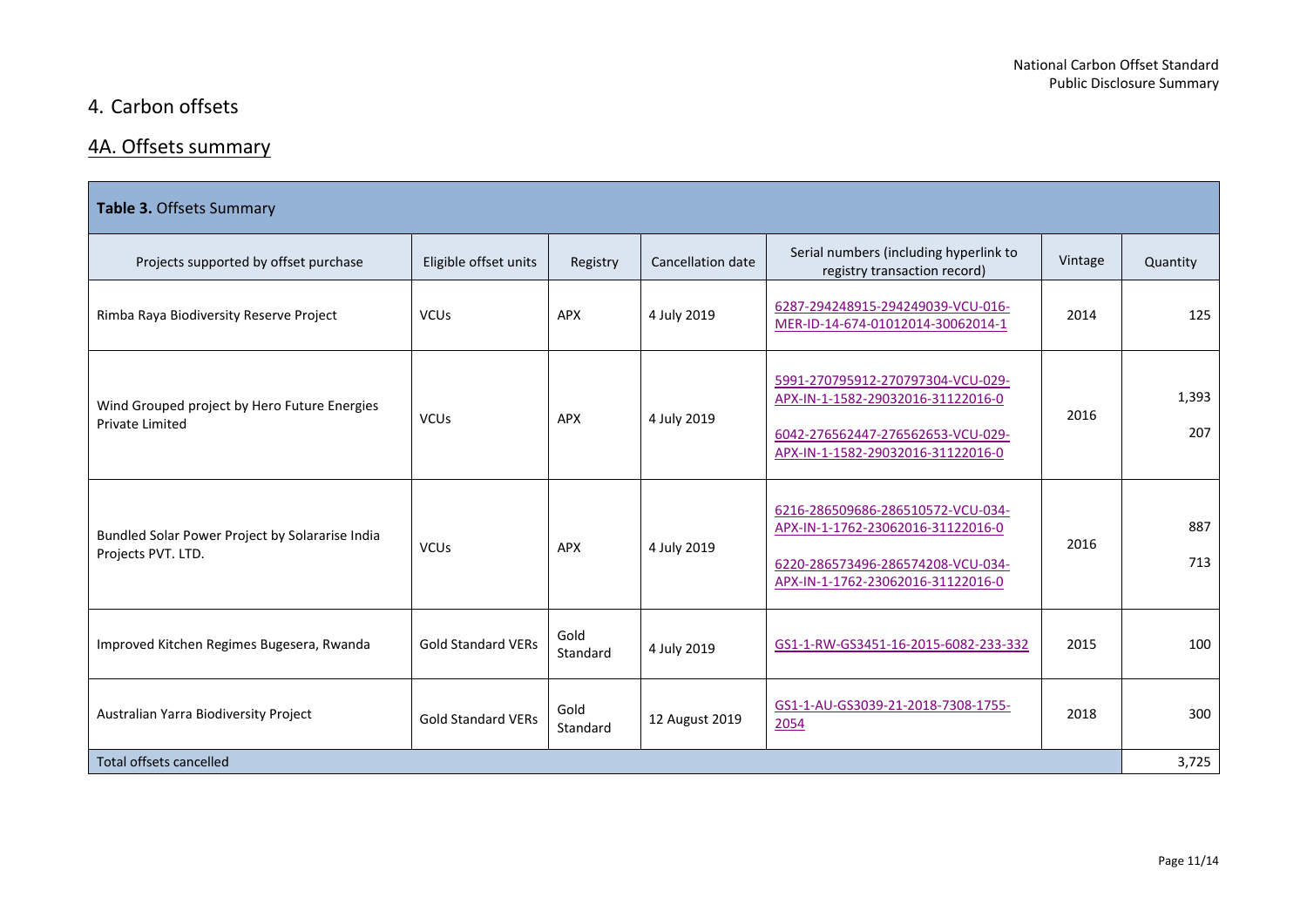# 4B. Offsets purchasing and retirement strategy

Dexus views our investment in carbon abatement projects as part of our overall sustainability approach and an extension of our own emissions reduction activities. Dexus invests in projects that fall into one or more of the following criteria:

- Carbon abatement projects involving generation of renewable energy or energy from waste, which enables Dexus to support the transition to cleaner energy sources
- Carbon abatement projects situated in Australia, which enables Dexus to support carbon abatement in the geographical region in which Dexus operates
- Carbon abatement projects that also give back to local communities in the form of income or through other social co-benefits such as improved health or livelihood

Dexus's offsetting approach involves purchasing and retiring offsets in arrears at the end of each reporting year as follows:

- 1. Dexus determines the number of offsets to retire to encompass our annual emissions inventory for the current reporting year
- 2. Dexus applies a contingency to round up our abatement
- 3. Dexus partners with a broker to select carbon abatement projects that fit with Dexus's offsetting goals

Certificates are purchased and retired immediately

# 4C. Offset projects (Co-benefits)

### Table 7 below describes the projects that Dexus has chosen to support in FY19.

### **Table 7.** Carbon abatement projects

### **Project: Rimba Raya Biodiversity Reserve Project, Central Kalimantan, Indonesia**

**Description:** The purpose of this project activity is to reduce emissions by preserving 91,215 hectares of tropical peat swamp forest. This area, rich in biodiversity including the endangered Bornean orangutan, was slated by the Provincial government to be converted into four palm oil estates. Located on the southern coast of Borneo in the province of Central Kalimantan, the project is also designed to protect the integrity of the adjacent world-renowned Tanjung Puting National Park, by creating a physical buffer zone on the full extent of the ~90km eastern border of the park.

### **Co-benefits**

- Protect native forests that previously have been subjected to agricultural clearing
- Act as a physical buffer zone to the adjacent national park
- Help preserve habitat for endemic and endangered species including the Bornean orangutan

**FY19 offsets retired:** 125

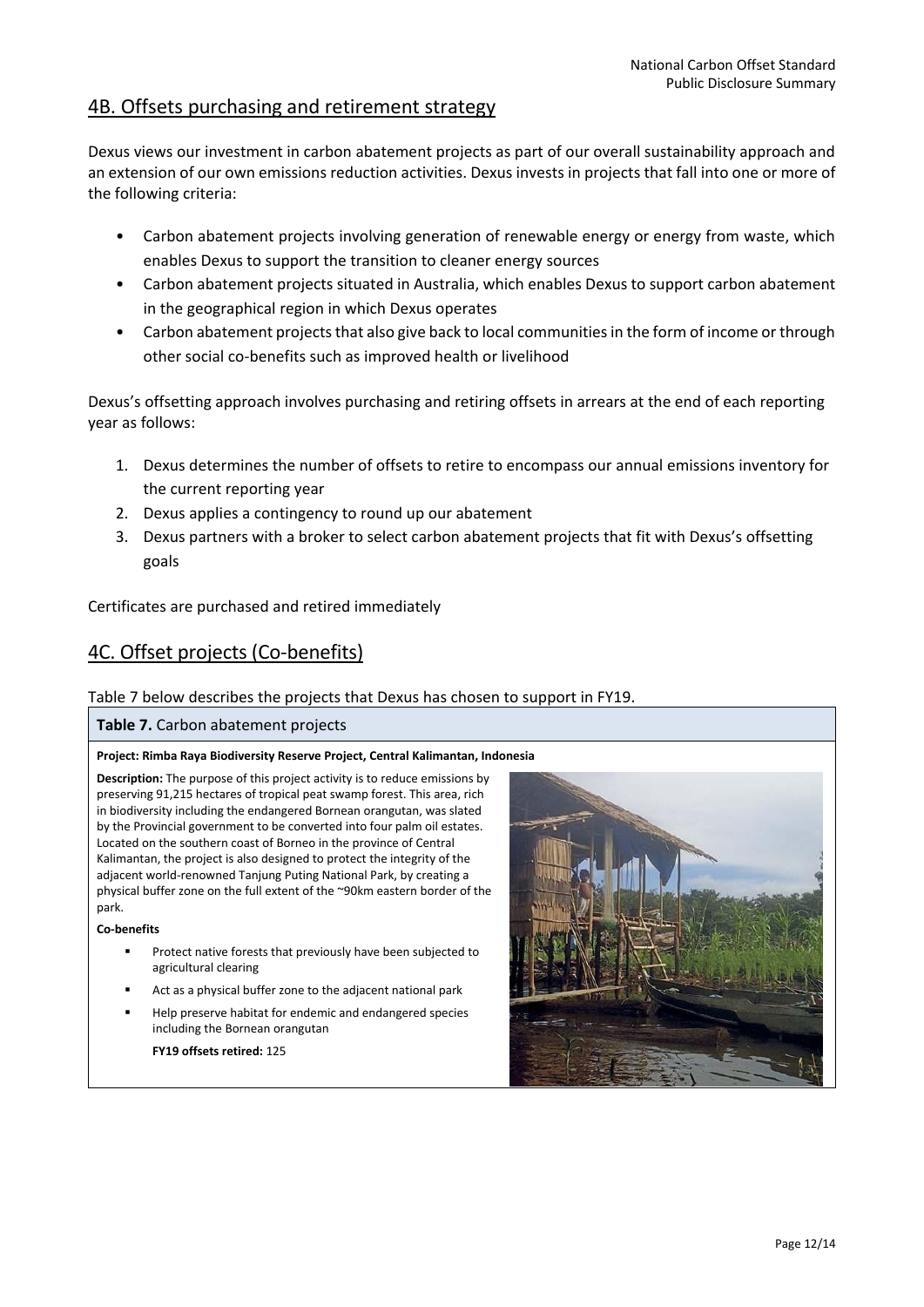### **Table 7.** Carbon abatement projects

### **Project: Bundled Wind Power Project, Madhya Pradesh & Gujarat, India**

**Description:** The purpose of the project activity is to generate power using renewable energy source (wind energy) and sell the power generated to the state grid. The project activity generates electricity using wind.

The generated electricity is exported to the regional grid system which is under the purview of the INDIAN electricity grid of India. The wind power generated from the Project will be displacing the electricity generated from thermal power stations feeding into Indian grid (Indian Electricity Grid) and will be replacing the usage of diesel generators for meeting the power demand during shortage periods. Since, the wind power is greenhouse gas emissions free, the power generated will prevent the anthropogenic emissions generated by the fossil fuel based thermal power stations comprising coal, diesel, furnace oil and gas.



The estimation of GHG reductions by this project is limited to carbon dioxide (CO2) only. The proposed project activity involves the installation of Wind Power Projects. The total installed capacity of the project is 112.5 MW; which involves operation of Wind Turbine Generators (WTGs) in multiple states of India.

#### **Co-benefits**

- The project activity will bring development and employment opportunities into the local area
- The project will assist in reducing voltage problems for the local villages
- Increase recognition to the local area and to India in contributing to international efforts in increasing renewable energy

#### **FY19 offsets retired:** 1600

#### **Project: Bundled Solar Power Project, Tamil Nadu and Telangana, India**

**Description:** This project aims to generate renewable electricity through the installation and operation of solar power systems. The project forms part of an installation of 120 MW solar project in different states of India through SPVs. Over the 10 years of first crediting period, avoid 213,089 t.  $CO<sub>2</sub>e$  per year, by generating 220,752 MWh per annum, reducing reliance on traditional thermal/fossil fuel-based power plants.

#### **Co-benefits**

- Generation of employment opportunities during the construction and operation of the project
- Helps reduce the demand supply gap in the region
- Demonstrates solar PV technology in the region



**FY19 offsets retired:** 1600

#### **Project: Improved Kitchen Regimes: Bugesera, Rwanda**

**Description:** This project involves the distribution of approximately 1,500 domestic fuel -efficient cook stoves to households within the Mareba Sector in the Bugesera District, Rwanda. In addition to reducing deforestation through less wood use (for cooking and water

boiling), the project is also expected to have additional benefits for local communities such as reduced incidences of illnesses related to indoor air pollution, smoke inhalation and consumption of unsafe drinking water, improved employment opportunities, and less time and money spent on fire wood collection.

#### **Co-Benefits:**

- Avoidance of overexploitation of the forests
- Reduction of airborne particles emission and indoor pollutants, and associated respiratory diseases
- Time saving in firewood collection
- Reduction of purchased fuel costs
- Transfer of technology to indigenous people and creation of employment opportunities.

#### **FY19 offsets retired**: 100